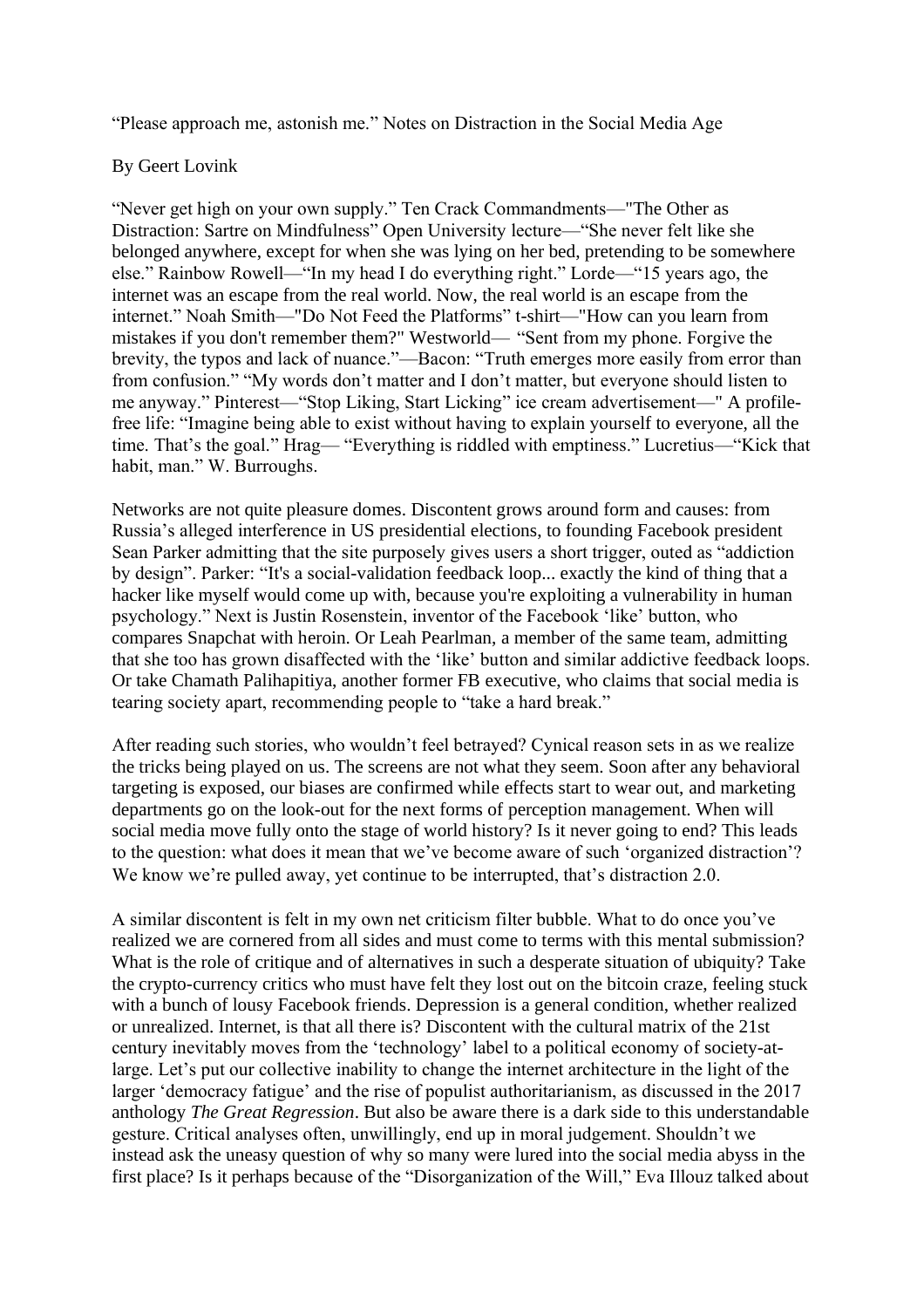in her study *Why Love Hurts*? The many that defend the usefulness of Facebook, WhatsApp and Instagram, at the same time express mixed feelings about the moral policing of CEO Mark Zuckerberg, masking a widely felt inability to make lifetime decisions. That's what Illouz describes as 'cool ambivalence', a new architecture of choice in which rational and emotional considerations blur, causing a crisis of commitment in the choice of partners, a pattern we also see in the social media debate. I want to leave but I can't. There's too much but it's boring. It's useful yet disgusting. If we dare to admit it, our addictions are filled with an emptiness at the prospect of life unplugged from the stream.

"Flood the zone with content." Dopamine is the metaphor of our age. The neurotransmitter stands for the accelerated up-cycles in our mood, before we come crashing down. The flux on social media varies from outbursts of expectation to long periods of numbness. Social mobility is marked by similar swings. Good and bad fortune stumble across each other. Life goes its way, until you suddenly find yourself in an 'extortion' trap, your device high-jacked by ransomware.

We move from intense experiences of collective work satisfaction, if we are at all lucky, to long periods of job uncertainty, filled with boredom. Our interconnected life is a story of growth spurts, followed by long periods of stagnation in which staying connected no longer serves any purpose. Let's call it social hoovering: we're sucked back in, motivated by suggestive improvements of conditions that never materialize. Social media architectures lock us in, legitimated by the network effect that everyone is in on it, at least we assume they must be. The certainty, still felt a decade ago, that users behave like swarms, freely moving together from one platform to the next, has been proven wrong. Departure seems persistently futile. We have to know the whereabouts of our ex, the event calendars and social conflicts of old or new tribes. One may unfriend, unsubscribe, log off or block individual harassers, but the tricks that get you back into the system ultimately prevail. Blocking and deleting is considered an act of love for oneself, hooked otherwise. The suggestion to leave social media altogether is beyond our imagination.

The only thing they request Is something to numb the pain with Until there's nothing human left

Father John Misty

"Please approach me, astonish me." No matter how perfect the technology, smooth and fast exchanges remain the exception as we bump into the harsh reality of the Other. At the point where a text message is sent to someone there is an expectation to receive one back. This wait, also known as 'texpectation', is the long and painful experience of anticipating a text message. The electronic ghost of the other haunts us, until it finally appears on the screen. "Every time my phone vibrates, I hope it's you." As Roland Barthes notices, "to make someone wait is the constant prerogative of all power." It is always me. "The other one never waits. Sometimes I want to play the part of the one who doesn't wait; I try to busy myself elsewhere, to arrive late; but I always lose at this game. Whatever I do, I find myself there, with nothing to do, punctual, even ahead of time. The lover's fatal identity is precisely this: I am the one who waits." After the excitement, during the dark days, social media no longer fills the void. During the loveless days one feels flat, like a failure, with little emotion. Some get angry easily, with social anxiety on the rise. When mood stabilizers no longer work, and you no longer get dressed during the day, you know you've been hoovered.